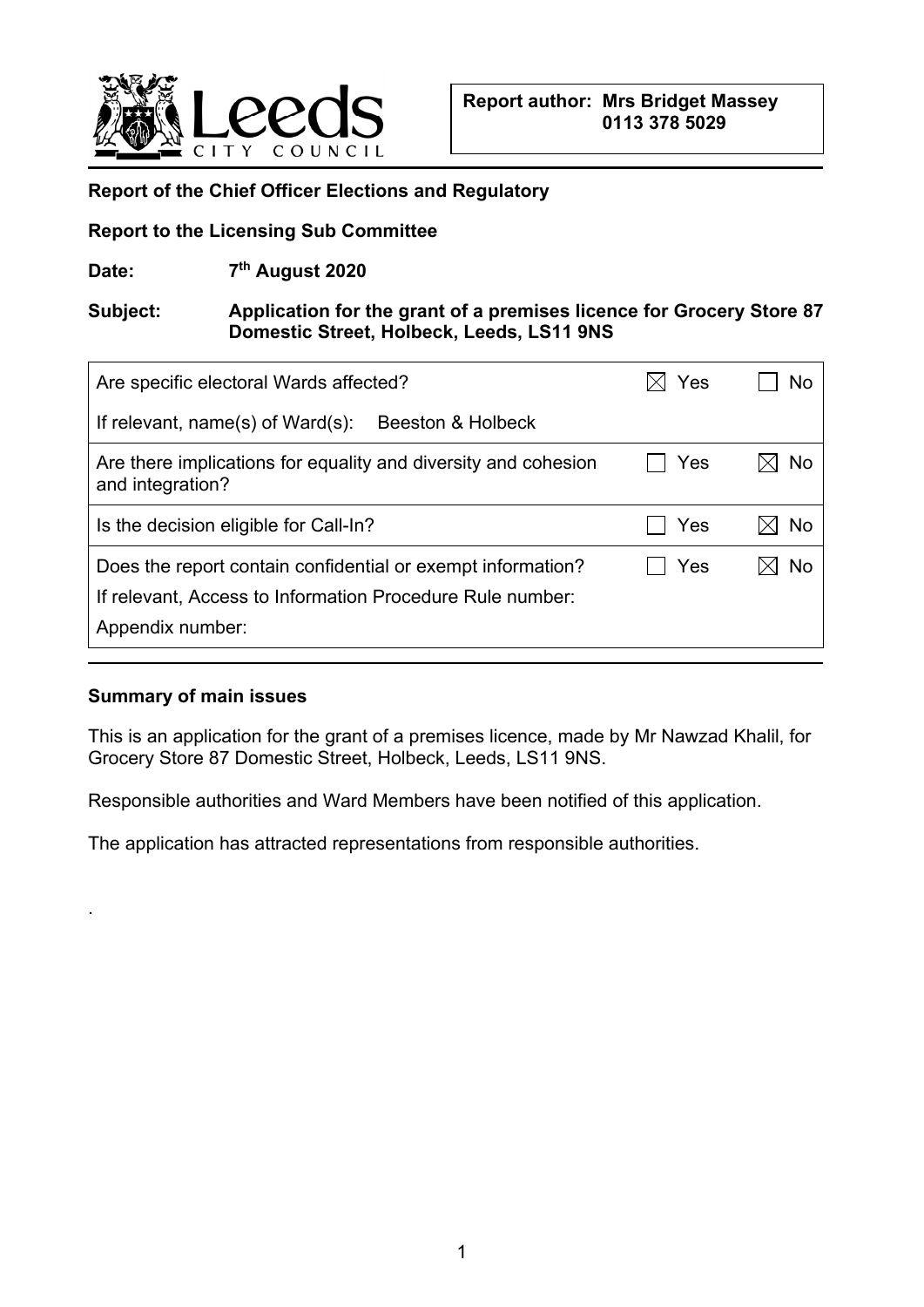# **1 Purpose of this report**

- 1.1 To advise Members of an application made under section 17 of the Licensing Act 2003 ("the Act") for a new premises licence in respect of the above mentioned premises.
- 1.2 Members are required to consider this application due to the receipt of representations.

## **2 History of the premises**

2.1 This is the first application for a premises licence for these premises.

## **3 The application**

- 3.1 The applicant's name is Mr Nawzad Khalil.
- 3.2 The application at this stage does not proposed a designated premises supervisor. Mr Nawzad Khalil will make an application to appoint himself in this position once he has acquired a personal licence.
- 3.3 In summary the application is for:

 Sale of Alcohol (for consumption off the premises only) Every Day 08:00 to 22:00

- 3.4 A redacted version of the application has been attached at **Appendix A.**
- 3.5 The applicant proposes to promote the licensing objectives by taking the steps identified in Section M of the application.

## **4 Location**

4.1 A map which identifies the location of this premises is attached at **Appendix B.**

## **5 Representations**

5.1 Under the Act representations can be received from anyone but they must be relevant and, in the case of a member of the public, must not be frivolous or vexatious.

## Representations from Responsible Authorities

- 5.2 Representations have been received from West Yorkshire Police and the Communities Team & the Public Health Team in their capacities as responsible authorities.
- 5.3 Any representation may be negotiated prior to the hearing. In this instance the operating schedule has been amended to include the measures agreed with West Yorkshire Police. A copy of the agreement may be found at **Appendix C.**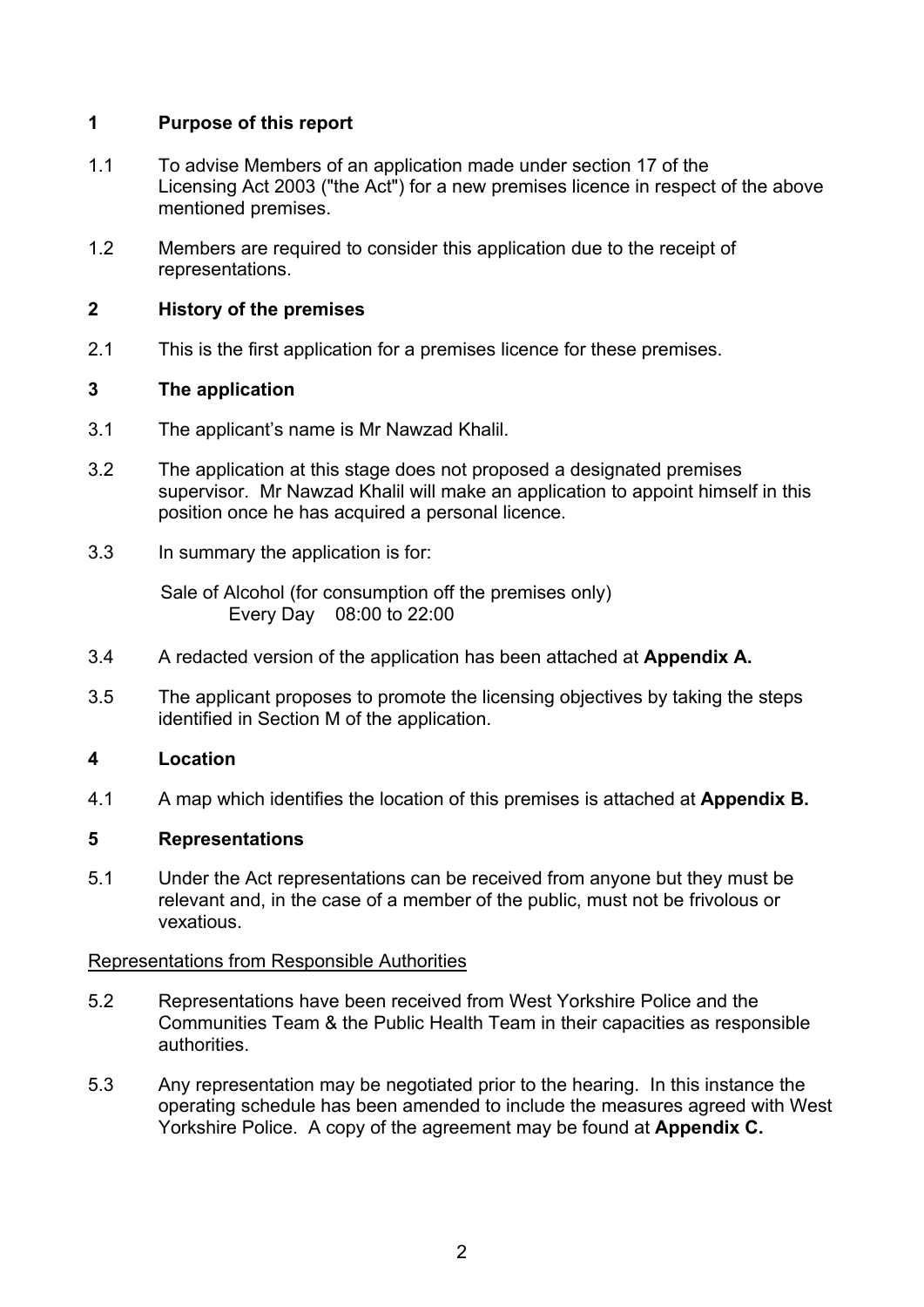5.4 The representation submitted by Communities Team & Public Health Team remains as a matter for Members consideration. A copy of the representation and may be found at **Appendix D**

#### Other representations

- 5.4 There are no other representations.
- 5.5 Members are directed to paragraph 7.37 of the Statement of Licensing Policy which provides examples of how an application may demonstrate there will be no impact and paragraph 7.38 which provides examples of the matters that the council would not normally take into consideration.

#### **6 Licensing hours**

- 6.1 Members are directed to paragraphs 6.6 to 6.13 of the Statement of Licensing Policy which states the criteria that will be applied to any decision for new applications or variations which include extending hours.
- 6.2 In brief the Policy states at 6.12 that restrictions may be made to the proposed hours of use where, after receiving relevant representations, the council considers it appropriate for the promotion of the licensing objectives to do so.
- 6.3 The council will take into account the existing pattern of licensed premises in an area when considering what is appropriate to promote the objectives. Applications which are significantly out of character for a locality will need to demonstrate that granting the hours sought will not adversely impact on the licensing objectives.
- 6.4 A list of premises in the local area and their licensed hours and activities is provided at **Appendix E**.

#### **7 Equality and diversity implications**

7.1 At the time of writing this report there were no implications for equality and diversity. Any decision taken by the licensing subcommittee will be in accordance with the four licensing objectives as prescribed by the Licensing Act 2003.

#### **8 Options available to Members**

- 8.1 The licensing subcommittee must take such of the following steps as it considers appropriate for the promotion of the licensing objectives:
	- Grant the application as requested.
	- Grant the application whilst imposing additional conditions and/or altering in any way the proposed operating schedule.
	- Exclude any licensable activities to which the application relates.
	- Refuse to specify the said person as the designated premises supervisor.
	- Reject the whole or part of the application.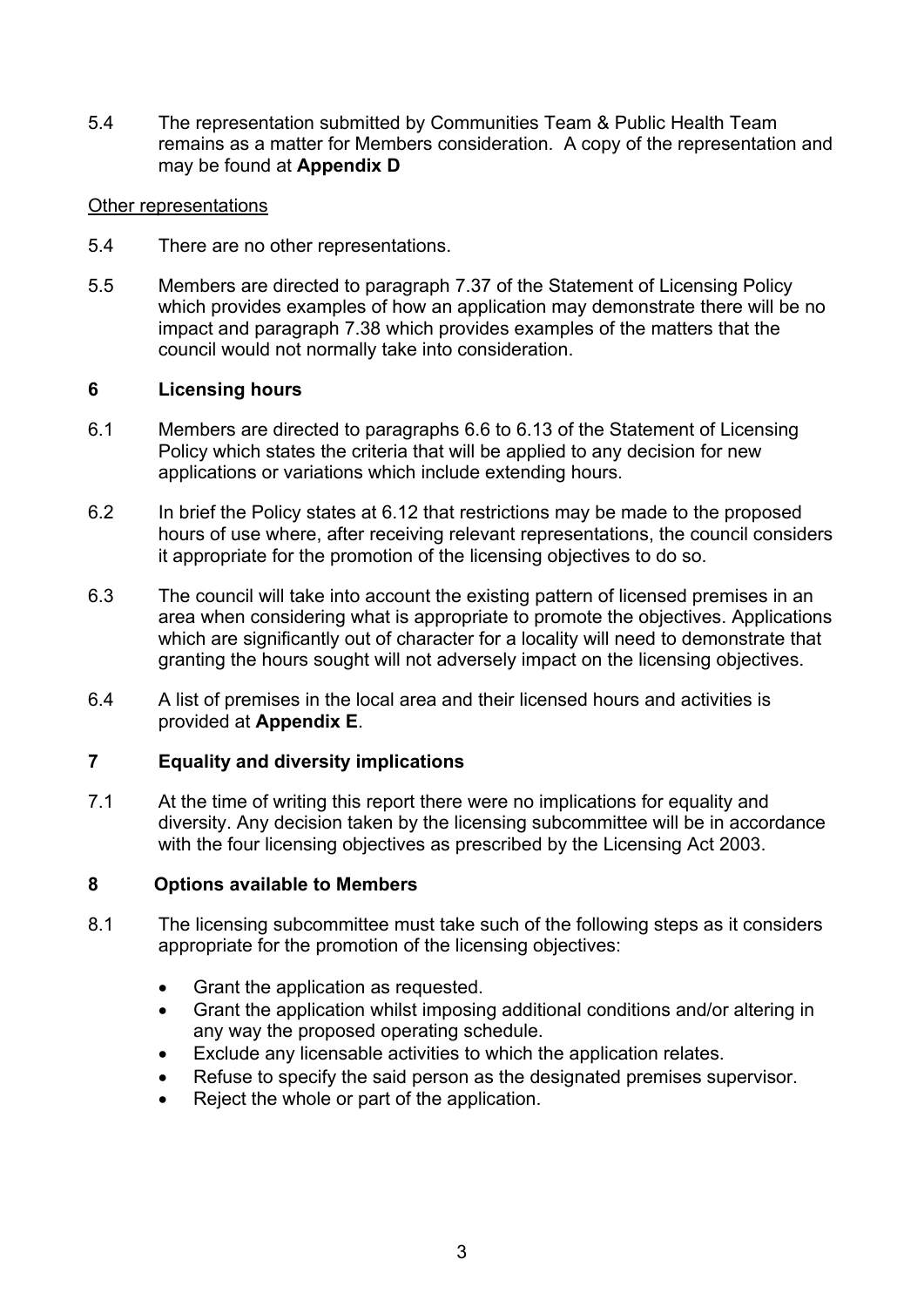8.2 Members of the licensing subcommittee are asked to note that they may not reject the whole or part of the application merely because they consider it desirable to do so. It must be appropriate in order to promote the licensing objectives.